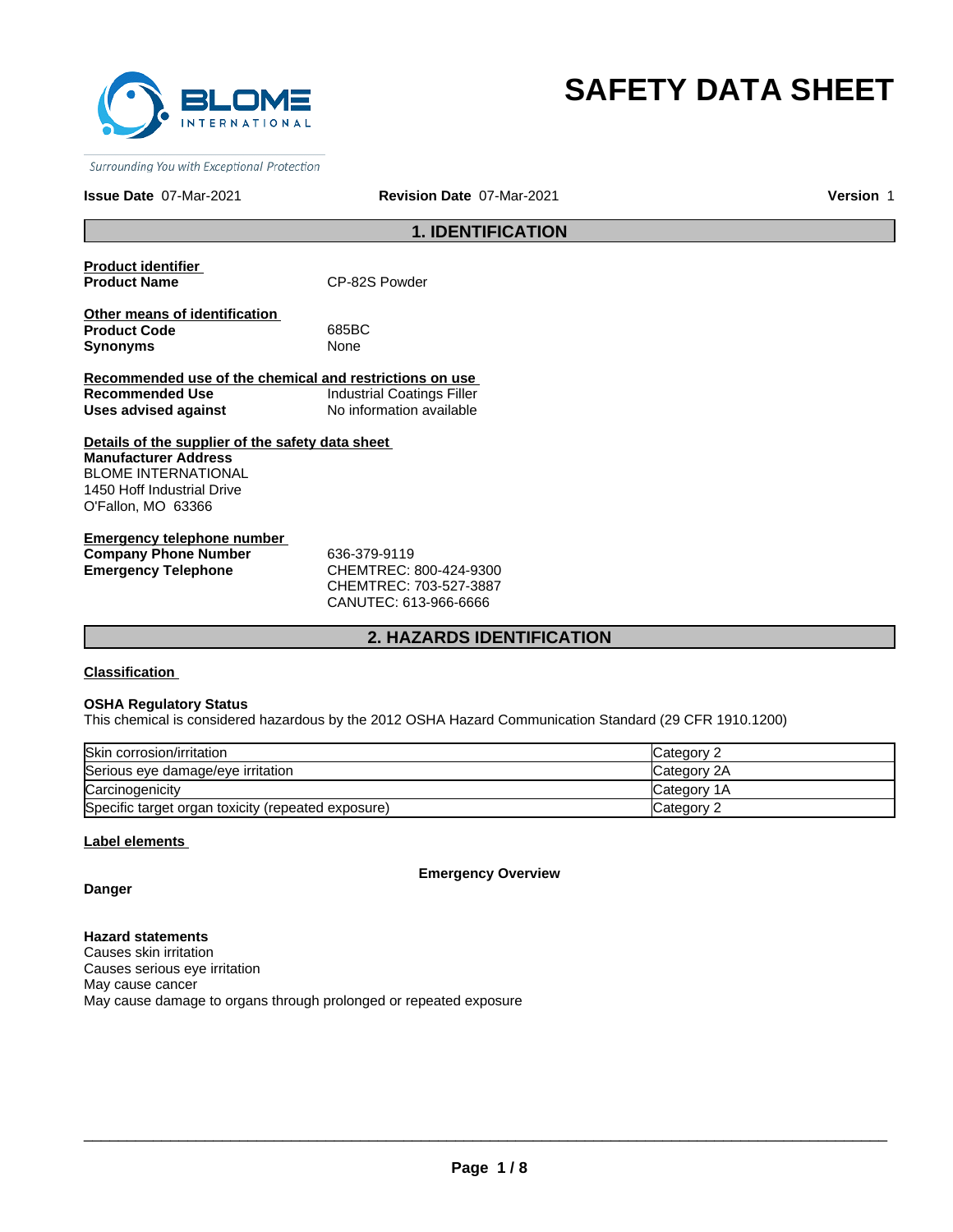

**Appearance** powder **Physical state** Solid **Odor** None

 $\overline{\phantom{a}}$  ,  $\overline{\phantom{a}}$  ,  $\overline{\phantom{a}}$  ,  $\overline{\phantom{a}}$  ,  $\overline{\phantom{a}}$  ,  $\overline{\phantom{a}}$  ,  $\overline{\phantom{a}}$  ,  $\overline{\phantom{a}}$  ,  $\overline{\phantom{a}}$  ,  $\overline{\phantom{a}}$  ,  $\overline{\phantom{a}}$  ,  $\overline{\phantom{a}}$  ,  $\overline{\phantom{a}}$  ,  $\overline{\phantom{a}}$  ,  $\overline{\phantom{a}}$  ,  $\overline{\phantom{a}}$ 

### **Precautionary Statements - Prevention**

Obtain special instructions before use Do not handle until all safety precautions have been read and understood Wear protective gloves/protective clothing/eye protection/face protection Wash face, hands and any exposed skin thoroughly after handling Do not breathe dust/fume/gas/mist/vapors/spray

### **Precautionary Statements - Response**

IF exposed or concerned: Get medical advice/attention IF IN EYES: Rinse cautiously with water for several minutes. Remove contact lenses, if present and easy to do. Continue rinsing If eye irritation persists: Get medical advice/attention IF ON SKIN: Wash with plenty of soap and water If skin irritation occurs: Get medical advice/attention Take off contaminated clothing and wash before reuse

# **Precautionary Statements - Storage**

Store locked up

### **Precautionary Statements - Disposal**

Dispose of contents/container to an approved waste disposal plant

# **Hazards not otherwise classified (HNOC)**

Not applicable

### **Other Information**

May be harmful if swallowed.

# **Unknown acute toxicity**

0% of the mixture consists of ingredient(s) of unknown toxicity

# **3. COMPOSITION/INFORMATION ON INGREDIENTS**

### **Substance**

Not applicable

# **Mixture**

| Chemical Name                             | <b>CAS No</b> | Weight-%  |
|-------------------------------------------|---------------|-----------|
| Quartz *                                  | 14808-60-7    | $30 - 60$ |
| Glass, oxide, chemicals *                 | 65997-17-3    | $30 - 60$ |
| p-Toluenesulfonic acid *                  | 104-15-4      | - 5       |
| Fibers <sup>*</sup>                       | Proprietary   | - 5       |
| Silica, amorphous, precipitated and gel * | 112926-00-8   | - 5       |

\*The exact percentage (concentration) of composition has been withheld as a trade secret.

# **4. FIRST AID MEASURES**

### **Description of first aid measures**

General advice **Incase of accident or unwellness**, seek medical advice immediately (show directions for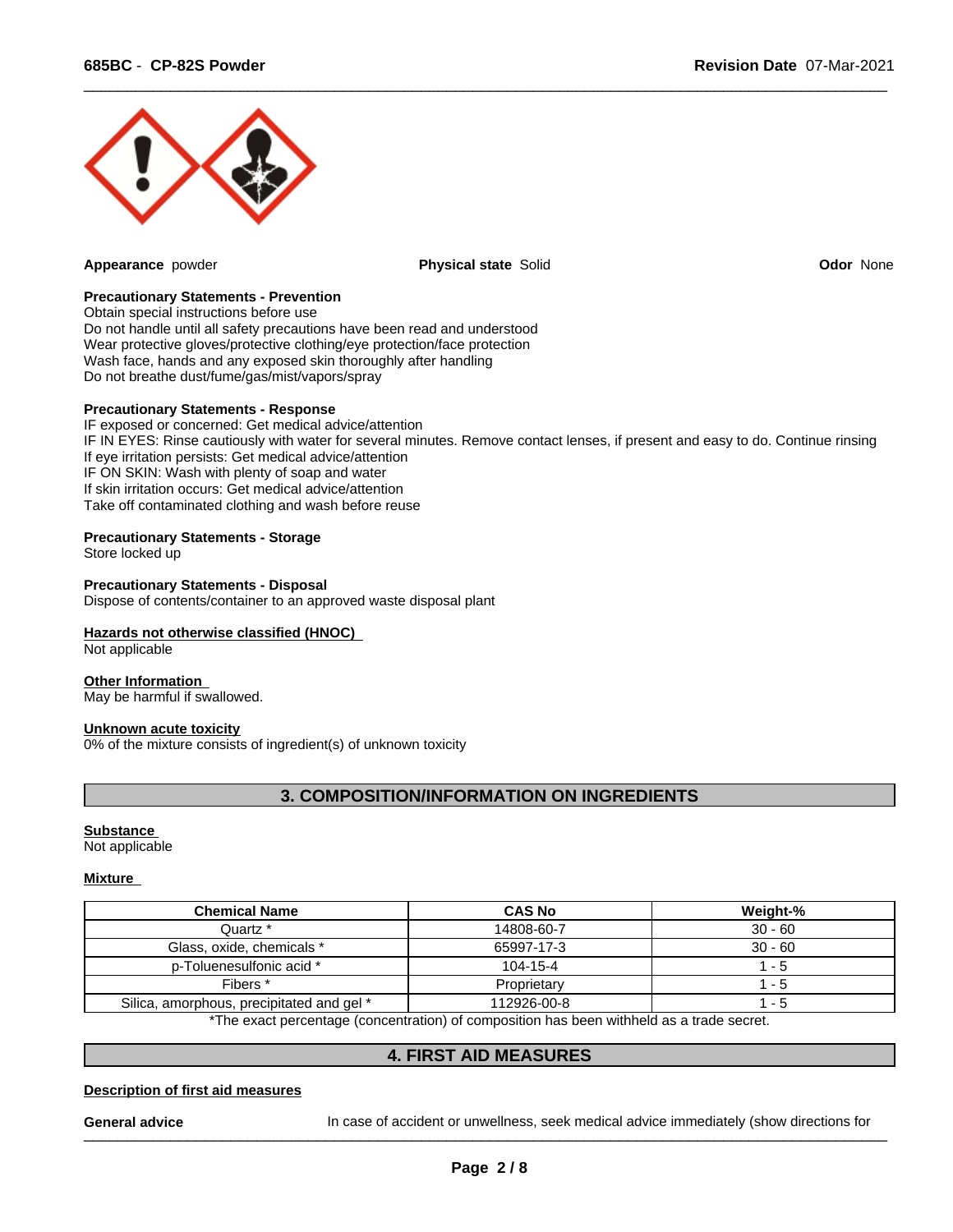|                                                             | use or safety data sheet if possible). If symptoms persist, call a physician.                                                                                                                                                |
|-------------------------------------------------------------|------------------------------------------------------------------------------------------------------------------------------------------------------------------------------------------------------------------------------|
| Eye contact                                                 | Keep eye wide open while rinsing. Immediately flush with plenty of water. After initial<br>flushing, remove any contact lenses and continue flushing for at least 15 minutes. If<br>symptoms persist, call a physician.      |
| <b>Skin contact</b>                                         | Wash off immediately with soap and plenty of water while removing all contaminated<br>clothes and shoes. If symptoms persist, call a physician. Wash contaminated clothing<br>before reuse.                                  |
| <b>Inhalation</b>                                           | Remove to fresh air. If breathing is irregular or stopped, administer artificial respiration.<br>Avoid direct contact with skin. Use barrier to give mouth-to-mouth resuscitation. If<br>symptoms persist, call a physician. |
| Ingestion                                                   | Call a physician or poison control center immediately. Do not induce vomiting without<br>medical advice. Rinse mouth. Never give anything by mouth to an unconscious person.                                                 |
| Self-protection of the first aider                          | Use personal protective equipment as required.                                                                                                                                                                               |
| Most important symptoms and effects, both acute and delayed |                                                                                                                                                                                                                              |
| <b>Symptoms</b>                                             | May cause redness and tearing of the eyes. May cause skin irritation. Coughing and/or<br>wheezing.                                                                                                                           |
|                                                             | Indication of any immediate medical attention and special treatment needed                                                                                                                                                   |
| Note to physicians                                          | Treat symptomatically.                                                                                                                                                                                                       |

 $\overline{\phantom{a}}$  ,  $\overline{\phantom{a}}$  ,  $\overline{\phantom{a}}$  ,  $\overline{\phantom{a}}$  ,  $\overline{\phantom{a}}$  ,  $\overline{\phantom{a}}$  ,  $\overline{\phantom{a}}$  ,  $\overline{\phantom{a}}$  ,  $\overline{\phantom{a}}$  ,  $\overline{\phantom{a}}$  ,  $\overline{\phantom{a}}$  ,  $\overline{\phantom{a}}$  ,  $\overline{\phantom{a}}$  ,  $\overline{\phantom{a}}$  ,  $\overline{\phantom{a}}$  ,  $\overline{\phantom{a}}$ 

# **5. FIRE-FIGHTING MEASURES**

# **Suitable extinguishing media**

Use extinguishing measures that are appropriate to local circumstances and the surrounding environment.

**Unsuitable extinguishing media** No information available.

### **Specific hazards arising from the chemical**

No information available.

**Explosion data Sensitivity to Mechanical Impact** None. **Sensitivity to Static Discharge** None.

### **Protective equipment and precautions for firefighters**

As in any fire, wear self-contained breathing apparatus pressure-demand, MSHA/NIOSH (approved or equivalent) and full protective gear.

# **6. ACCIDENTAL RELEASE MEASURES**

# **Personal precautions, protective equipment and emergency procedures**

**Personal precautions** Use personal protective equipment as required. Avoid creating dust.

# **Environmental precautions**

**Environmental precautions** No information available.

# **Methods and material for containment and cleaning up**

| <b>Methods for containment</b> | Prevent further leakage or spillage if safe to do so.                                                                             |
|--------------------------------|-----------------------------------------------------------------------------------------------------------------------------------|
| Methods for cleaning up        | Use personal protective equipment as required. Sweep up and shovel into suitable<br>containers for disposal. Avoid creating dust. |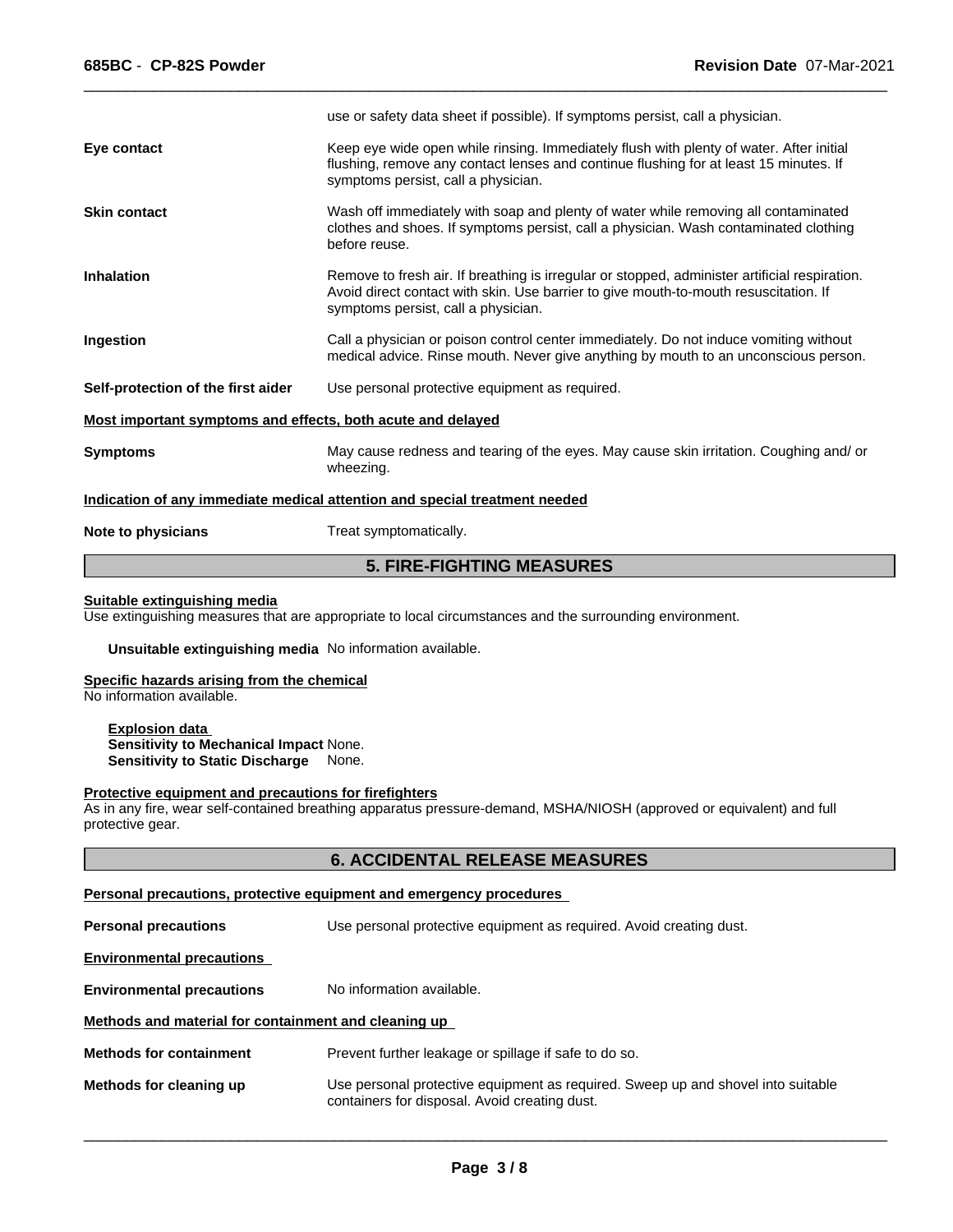# **7. HANDLING AND STORAGE**

 $\overline{\phantom{a}}$  ,  $\overline{\phantom{a}}$  ,  $\overline{\phantom{a}}$  ,  $\overline{\phantom{a}}$  ,  $\overline{\phantom{a}}$  ,  $\overline{\phantom{a}}$  ,  $\overline{\phantom{a}}$  ,  $\overline{\phantom{a}}$  ,  $\overline{\phantom{a}}$  ,  $\overline{\phantom{a}}$  ,  $\overline{\phantom{a}}$  ,  $\overline{\phantom{a}}$  ,  $\overline{\phantom{a}}$  ,  $\overline{\phantom{a}}$  ,  $\overline{\phantom{a}}$  ,  $\overline{\phantom{a}}$ 

# **Precautions for safe handling**

| Advice on safe handling                                      | Avoid contact with skin, eyes or clothing. Use personal protective equipment as required.<br>Wash contaminated clothing before reuse. Do not breathe dust/fume/gas/mist/vapors/spray.<br>Do not eat, drink or smoke when using this product. |
|--------------------------------------------------------------|----------------------------------------------------------------------------------------------------------------------------------------------------------------------------------------------------------------------------------------------|
| Conditions for safe storage, including any incompatibilities |                                                                                                                                                                                                                                              |
| <b>Storage Conditions</b>                                    | Keep container tightly closed in a dry and well-ventilated place. Keep out of the reach of<br>children.                                                                                                                                      |
| Incompatible materials                                       | Hydrogen fluoride. Strong bases.                                                                                                                                                                                                             |

# **8. EXPOSURE CONTROLS/PERSONAL PROTECTION**

# **Control parameters**

# **Exposure Guidelines** .

| <b>Chemical Name</b>                                      | <b>ACGIH TLV</b>                                                                                                                                                                                                                                                          | <b>OSHA PEL</b>                                                                                                                                                                                                                                                                                                         | <b>NIOSH IDLH</b>                                                                        |
|-----------------------------------------------------------|---------------------------------------------------------------------------------------------------------------------------------------------------------------------------------------------------------------------------------------------------------------------------|-------------------------------------------------------------------------------------------------------------------------------------------------------------------------------------------------------------------------------------------------------------------------------------------------------------------------|------------------------------------------------------------------------------------------|
| Quartz<br>14808-60-7                                      | TWA: $0.025$ mg/m <sup>3</sup> respirable<br>particulate matter                                                                                                                                                                                                           | TWA: 50 $\mu$ g/m <sup>3</sup> TWA: 50 $\mu$ g/m <sup>3</sup><br>excludes construction work,<br>agricultural operations, and<br>exposures that result from the<br>processing of sorptive clays<br>(250)/(%SiO2 + 5) mppcf TWA<br>respirable fraction<br>$(10)/(%SiO2 + 2)$ mg/m <sup>3</sup> TWA<br>respirable fraction | IDLH: 50 mg/m <sup>3</sup> respirable dust<br>TWA: $0.05 \text{ mg/m}^3$ respirable dust |
| Glass, oxide, chemicals<br>65997-17-3                     | TWA: 1 fiber/cm3 respirable fibers:<br>length $>5 \mu m$ , aspect ratio $>=3:1$ , as<br>determined by the membrane filter<br>method at 400-450X magnification<br>[4-mm objective], using<br>phase-contrast illumination<br>TWA: 5 $mg/m3$ inhalable particulate<br>matter |                                                                                                                                                                                                                                                                                                                         |                                                                                          |
| <b>Fibers</b>                                             | TWA: 1 mg/m <sup>3</sup> inhalable particulate<br>matter, particulate matter containing<br>no asbestos and <1% crystalline<br>silica                                                                                                                                      |                                                                                                                                                                                                                                                                                                                         |                                                                                          |
| Silica, amorphous, precipitated and<br>gel<br>112926-00-8 |                                                                                                                                                                                                                                                                           | TWA: 20 mppcf<br>$(80)/(%$ SiO2) mg/m <sup>3</sup> TWA                                                                                                                                                                                                                                                                  |                                                                                          |

*NIOSH IDLH Immediately Dangerous to Life or Health*

# **Appropriate engineering controls**

# **Engineering Controls** Showers

Eyewash stations Ventilation systems.

# **Individual protection measures, such as personal protective equipment**

| <b>Eye/face protection</b>    | Wear safety glasses with side shields (or goggles).                                                                                                                                                                                                                                                                              |
|-------------------------------|----------------------------------------------------------------------------------------------------------------------------------------------------------------------------------------------------------------------------------------------------------------------------------------------------------------------------------|
| Skin and body protection      | Wear protective gloves and protective clothing.                                                                                                                                                                                                                                                                                  |
| <b>Respiratory protection</b> | If exposure limits are exceeded or irritation is experienced, NIOSH/MSHA approved<br>respiratory protection should be worn. Positive-pressure supplied air respirators may be<br>required for high airborne contaminant concentrations. Respiratory protection must be<br>provided in accordance with current local regulations. |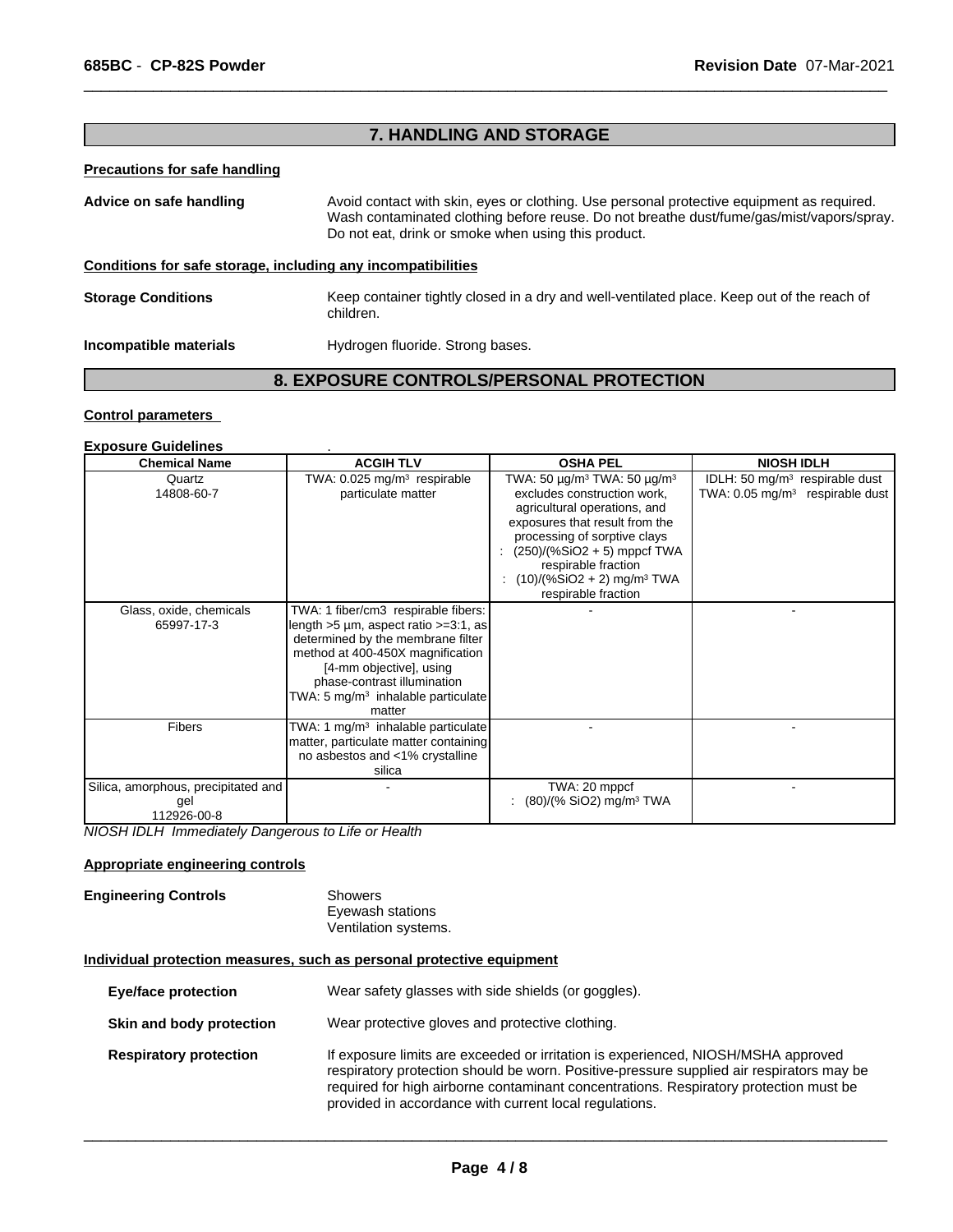**General Hygiene Considerations** Handle in accordance with good industrial hygiene and safety practice.

 $\overline{\phantom{a}}$  ,  $\overline{\phantom{a}}$  ,  $\overline{\phantom{a}}$  ,  $\overline{\phantom{a}}$  ,  $\overline{\phantom{a}}$  ,  $\overline{\phantom{a}}$  ,  $\overline{\phantom{a}}$  ,  $\overline{\phantom{a}}$  ,  $\overline{\phantom{a}}$  ,  $\overline{\phantom{a}}$  ,  $\overline{\phantom{a}}$  ,  $\overline{\phantom{a}}$  ,  $\overline{\phantom{a}}$  ,  $\overline{\phantom{a}}$  ,  $\overline{\phantom{a}}$  ,  $\overline{\phantom{a}}$ 

# **9. PHYSICAL AND CHEMICAL PROPERTIES**

### **Information on basic physical and chemical properties**

| <b>Physical state</b>            | Solid                    |                       |                          |
|----------------------------------|--------------------------|-----------------------|--------------------------|
| Appearance                       | powder                   | Odor                  | None                     |
| Color                            | White                    | <b>Odor threshold</b> | No information available |
| <b>Property</b>                  | <b>Values</b>            | Remarks • Method      |                          |
| рH                               | < 7 (dispersion)         |                       |                          |
| Melting point / freezing point   | 1650 °C / 3002 °F        |                       |                          |
| Boiling point / boiling range    | 1650 °C / 3002 °F        |                       |                          |
| <b>Flash point</b>               | No information available |                       |                          |
| <b>Evaporation rate</b>          | No information available |                       |                          |
| Flammability (solid, gas)        | No information available |                       |                          |
| <b>Flammability Limit in Air</b> |                          |                       |                          |
| <b>Upper flammability limit:</b> | No information available |                       |                          |
| Lower flammability limit:        | No information available |                       |                          |
| Vapor pressure                   | No information available |                       |                          |
| <b>Vapor density</b>             | No information available |                       |                          |
| <b>Relative density</b>          | 2.5                      |                       |                          |
| <b>Water solubility</b>          | Insoluble in water       |                       |                          |
| Solubility in other solvents     | No information available |                       |                          |
| <b>Partition coefficient</b>     | No information available |                       |                          |
| <b>Autoignition temperature</b>  | No information available |                       |                          |
| <b>Decomposition temperature</b> | No information available |                       |                          |
| <b>Kinematic viscosity</b>       | No information available | Not applicable        |                          |
| <b>Dynamic viscosity</b>         | No information available | Not applicable        |                          |
| <b>Explosive properties</b>      | Not an explosive         |                       |                          |
| <b>Oxidizing properties</b>      | Not applicable           |                       |                          |
| <b>Other Information</b>         |                          |                       |                          |
| <b>Softening point</b>           | No information available |                       |                          |
| <b>Molecular weight</b>          | No information available |                       |                          |
| <b>VOC Content (%)</b>           | 0 g/L                    |                       |                          |
| <b>Density</b>                   | No information available |                       |                          |
| <b>Bulk density</b>              | No information available |                       |                          |

# **10. STABILITY AND REACTIVITY**

### **Reactivity**  No data available

**Chemical stability** Stable under recommended storage conditions. **Possibility of Hazardous Reactions** Hazardous polymerization does not occur. **Conditions to avoid** dust formation. **Incompatible materials** Hydrogen fluoride. Strong bases. **Hazardous Decomposition Products** None known based on information supplied.

# **11. TOXICOLOGICAL INFORMATION**

**Information on likely routes of exposure**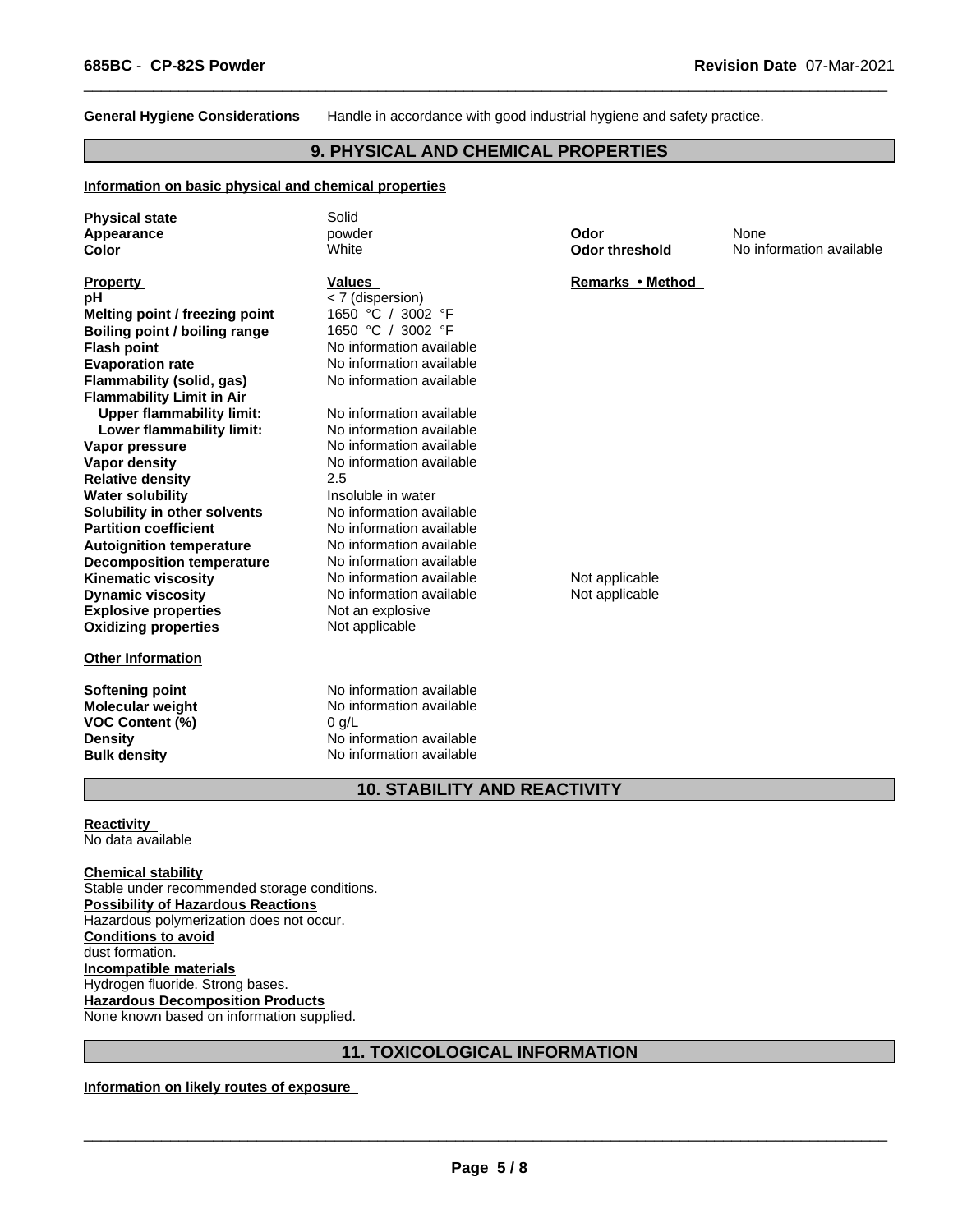# **Product Information**

| <b>Inhalation</b>   | Inhalation overexposure to free crystalline silica may cause delayed lung injury including<br>silicosis, a disabling and potentially fatal lung disease. |
|---------------------|----------------------------------------------------------------------------------------------------------------------------------------------------------|
| Eye contact         | Irritating to eyes.                                                                                                                                      |
| <b>Skin contact</b> | Irritating to skin.                                                                                                                                      |
| Ingestion           | Based on available data, the classification criteria are not met.                                                                                        |

| <b>Chemica</b><br>Name                  | <b>LD50</b><br>Dral          | ∟D50<br>Dermal I | alation LC50 |
|-----------------------------------------|------------------------------|------------------|--------------|
| $\mathsf{ID}$ -<br>Toluenesulfonic acid | Rat<br>, mark<br>, myky<br>ື |                  |              |
| $'104-15-4$                             |                              |                  |              |

### **Information on toxicological effects**

**Symptoms** May cause redness and tearing of the eyes. May cause skin irritation. Coughing and/ or wheezing.

 $\overline{\phantom{a}}$  ,  $\overline{\phantom{a}}$  ,  $\overline{\phantom{a}}$  ,  $\overline{\phantom{a}}$  ,  $\overline{\phantom{a}}$  ,  $\overline{\phantom{a}}$  ,  $\overline{\phantom{a}}$  ,  $\overline{\phantom{a}}$  ,  $\overline{\phantom{a}}$  ,  $\overline{\phantom{a}}$  ,  $\overline{\phantom{a}}$  ,  $\overline{\phantom{a}}$  ,  $\overline{\phantom{a}}$  ,  $\overline{\phantom{a}}$  ,  $\overline{\phantom{a}}$  ,  $\overline{\phantom{a}}$ 

# **Delayed and immediate effects as well as chronic effects from short and long-term exposure**

| <b>Sensitization</b>                                                                                                                                |                                                                                                                                                                                                                                                                                                                                       | Based on available data, the classification criteria are not met. |                                                                                          |             |  |  |
|-----------------------------------------------------------------------------------------------------------------------------------------------------|---------------------------------------------------------------------------------------------------------------------------------------------------------------------------------------------------------------------------------------------------------------------------------------------------------------------------------------|-------------------------------------------------------------------|------------------------------------------------------------------------------------------|-------------|--|--|
| Germ cell mutagenicity                                                                                                                              |                                                                                                                                                                                                                                                                                                                                       | Based on available data, the classification criteria are not met. |                                                                                          |             |  |  |
| Carcinogenicity                                                                                                                                     |                                                                                                                                                                                                                                                                                                                                       |                                                                   | The table below indicates whether each agency has listed any ingredient as a carcinogen. |             |  |  |
| <b>Chemical Name</b>                                                                                                                                | <b>ACGIH</b>                                                                                                                                                                                                                                                                                                                          | <b>IARC</b>                                                       | <b>NTP</b>                                                                               | <b>OSHA</b> |  |  |
| Quartz<br>14808-60-7                                                                                                                                | A2                                                                                                                                                                                                                                                                                                                                    | Group 1                                                           | Known                                                                                    | X           |  |  |
| Glass, oxide, chemicals<br>65997-17-3                                                                                                               |                                                                                                                                                                                                                                                                                                                                       | Group 3                                                           |                                                                                          |             |  |  |
| Fibers                                                                                                                                              |                                                                                                                                                                                                                                                                                                                                       | Group 3                                                           |                                                                                          |             |  |  |
| Silica, amorphous,<br>precipitated and gel<br>112926-00-8                                                                                           |                                                                                                                                                                                                                                                                                                                                       | Group 3                                                           |                                                                                          |             |  |  |
| A2 - Suspected Human Carcinogen<br>Group 1 - Carcinogenic to Humans<br>NTP (National Toxicology Program)<br>Known - Known Carcinogen<br>X - Present | IARC (International Agency for Research on Cancer)<br>Group 3 - Not Classifiable as to Carcinogenicity in Humans<br>OSHA (Occupational Safety and Health Administration of the US Department of Labor)                                                                                                                                |                                                                   |                                                                                          |             |  |  |
| <b>Reproductive toxicity</b><br>STOT - single exposure<br><b>STOT - repeated exposure</b><br><b>Target Organ Effects</b>                            | Based on available data, the classification criteria are not met.<br>Target Organs. Eyes. Skin.<br>Causes damage to organs through prolonged or repeated exposure if inhaled. May cause<br>disorder and damage to the. Respiratory system.<br>Respiratory system, lungs, Eyes, Central Vascular System (CVS), Lymphatic System, Skin. |                                                                   |                                                                                          |             |  |  |
| <b>Aspiration hazard</b>                                                                                                                            | Based on available data, the classification criteria are not met.                                                                                                                                                                                                                                                                     |                                                                   |                                                                                          |             |  |  |

# **Numerical measures of toxicity - Product Information**

# **The following values are calculated based on chapter 3.1 of the GHS document** . **ATEmix (oral)** 5,000.00 mg/kg

**ATEmix (oral)** 5,000.00 mg/kg

# **12. ECOLOGICAL INFORMATION**

# **Ecotoxicity**

None known

| <b>Chemical Name</b> | Algae/aguatic plants                         | ™ish | ructocog<br>urustacea |  |
|----------------------|----------------------------------------------|------|-----------------------|--|
| Foluenesulfonic acid | ı Chlorella vulgaris<br>245000:<br>$-24$ h C |      |                       |  |
| 104-15-4             | EC50<br>ma/L<br>LUJU                         |      |                       |  |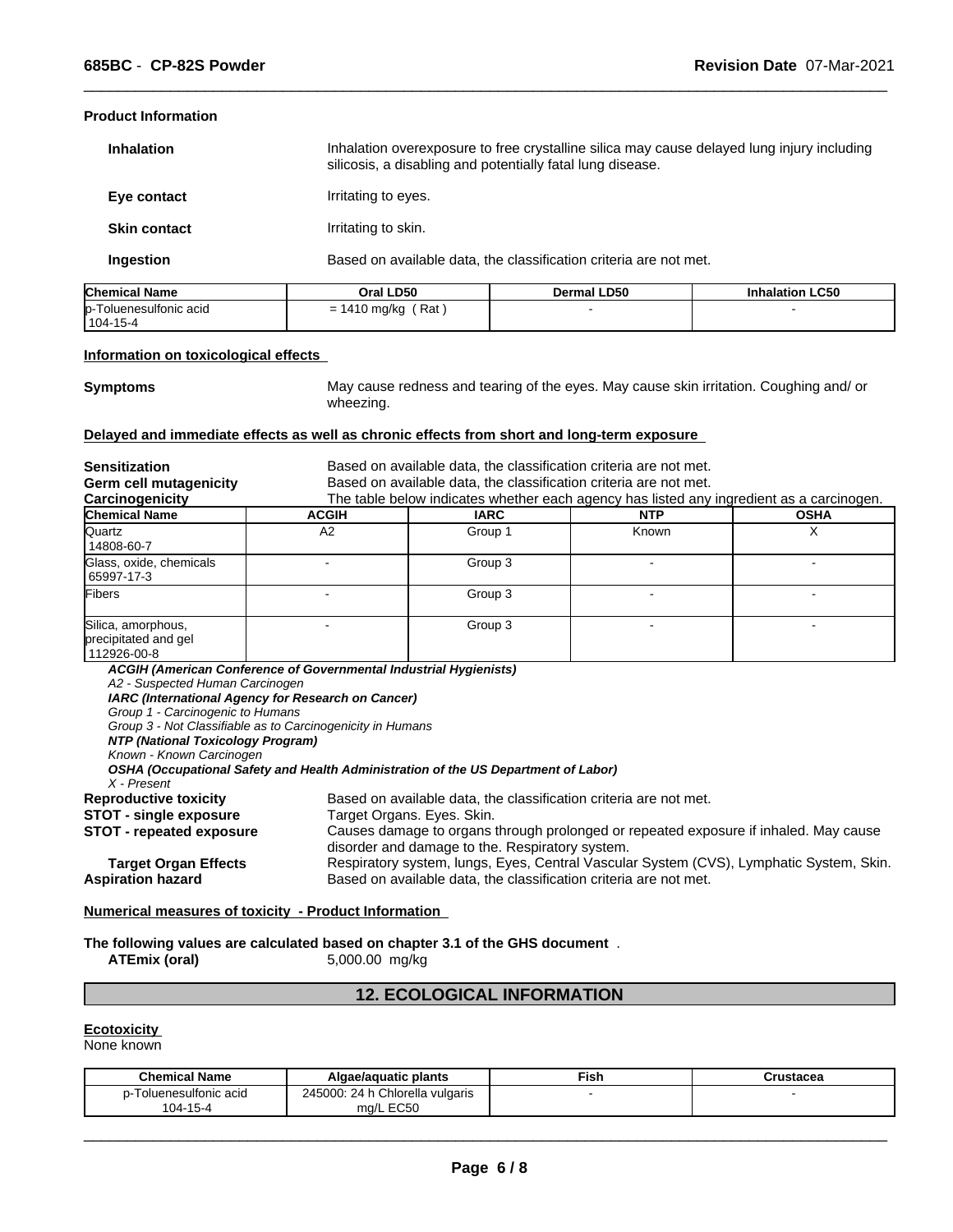### **Persistence and degradability**

No information available.

### **Bioaccumulation**

Not likely to bioaccumulate.

| <b>Chemical Name</b>                                  | coefficient<br>Partition |
|-------------------------------------------------------|--------------------------|
| <sup>-</sup> oluenesulfonic acid<br>104-15-<br>. 15-4 | 0.784                    |

 $\overline{\phantom{a}}$  ,  $\overline{\phantom{a}}$  ,  $\overline{\phantom{a}}$  ,  $\overline{\phantom{a}}$  ,  $\overline{\phantom{a}}$  ,  $\overline{\phantom{a}}$  ,  $\overline{\phantom{a}}$  ,  $\overline{\phantom{a}}$  ,  $\overline{\phantom{a}}$  ,  $\overline{\phantom{a}}$  ,  $\overline{\phantom{a}}$  ,  $\overline{\phantom{a}}$  ,  $\overline{\phantom{a}}$  ,  $\overline{\phantom{a}}$  ,  $\overline{\phantom{a}}$  ,  $\overline{\phantom{a}}$ 

### **Other adverse effects**

No information available

# **13. DISPOSAL CONSIDERATIONS**

| Waste treatment methods       | Disposal should be in accordance with applicable regional, national and local laws and |
|-------------------------------|----------------------------------------------------------------------------------------|
| Disposal of wastes            | regulations.                                                                           |
| <b>Contaminated packaging</b> | Do not reuse container.                                                                |

# **14. TRANSPORT INFORMATION**

| <b>DOT</b>  | Not regulated |
|-------------|---------------|
| <b>TDG</b>  | Not regulated |
| <b>IATA</b> | Not regulated |
| <b>IMDG</b> | Not regulated |

# **15. REGULATORY INFORMATION**

| <b>International Inventories</b> |          |
|----------------------------------|----------|
| <b>TSCA</b>                      | Complies |
| <b>DSL/NDSL</b>                  | Complies |
| <b>EINECS/ELINCS</b>             | Complies |
| <b>IECSC</b>                     | Complies |
| <b>KECL</b>                      | Complies |
| <b>PICCS</b>                     | Complies |
| <b>AICS</b>                      | Complies |
|                                  |          |

**Legend:** 

**TSCA** - United States Toxic Substances Control Act Section 8(b) Inventory **DSL/NDSL** - Canadian Domestic Substances List/Non-Domestic Substances List **EINECS/ELINCS** - European Inventory of Existing Chemical Substances/European List of Notified Chemical Substances **ENCS** - Japan Existing and New Chemical Substances **IECSC** - China Inventory of Existing Chemical Substances **KECL** - Korean Existing and Evaluated Chemical Substances **PICCS** - Philippines Inventory of Chemicals and Chemical Substances **AICS** - Australian Inventory of Chemical Substances

# **US Federal Regulations**

# **SARA 313**

Section 313 of Title III of the Superfund Amendments and Reauthorization Act of 1986 (SARA). This product does not contain any chemicals which are subject to the reporting requirements of the Act and Title 40 of the Code of Federal Regulations, Part 372

# **SARA 311/312 Hazard Categories**